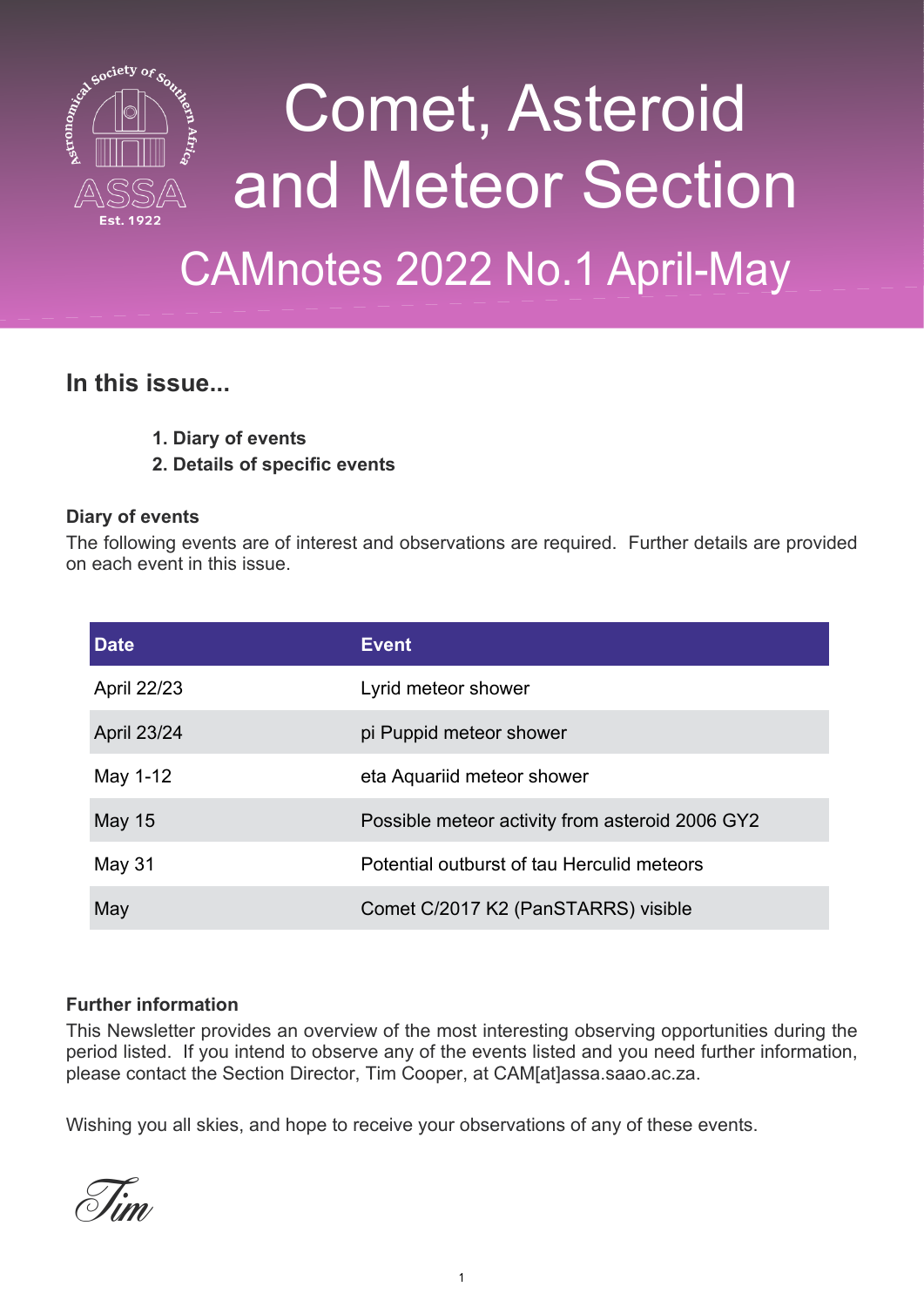### **April 22/23 Lyrid meteor shower**

The Lyrids (IAU shower code LYR) are active between April 15-29 and should peak this year during the night of April 21/22. Activity normally reaches ZHR = 15-20 per hour at maximum, but the shower has shown outbursts traced back to ancient times. The most recent was on 1982 April 22.3 UT with a duration of only 0.64 hours and a peak ZHR 200-300. The parent body is comet Thatcher C/1861 G1 which has an orbital period of 415 years. Meteors before maximum are generally fainter, and appear brighter about the night of maximum. Normal activity is low for about 5 days prior to the maximum, which is quite sharp, lasting at most two days above half peak activity. The activity profile is slightly skewed, with a more rapid drop in activity after maximum. For southern Africa the radiant rises about 23h20. Hence useful observations can be made between about 01h00 and about 05h00. Whether good rates are observed or not depends on the position of this narrow observing window on the sharp activity profile.

The radiant is at 18h04m, +34°, is located upper left of the bright star Vega as shown in the map below, and is highest in the sky just before dawn, at which time it is best placed for observation. Observe for the last couple of hours before twilight interferes, for the three mornings of April 21-23. The Lyrids are medium speed, with velocity 48 km/sec. There is a low tendency to produce persistent trains, but the shower produces occasional fireballs. The moon will unfortunately pose some hindrance, and will be 65% illuminated and located in Sagittarius on the morning of maximum activity.



*Radiant position for the Lyrids for 05h00 SAST on April 22. Lyra and Cygnus to the right, Hercules to the left of the radiant. The bright star Vega is below right of the radiant. Map produced using Stellarium.*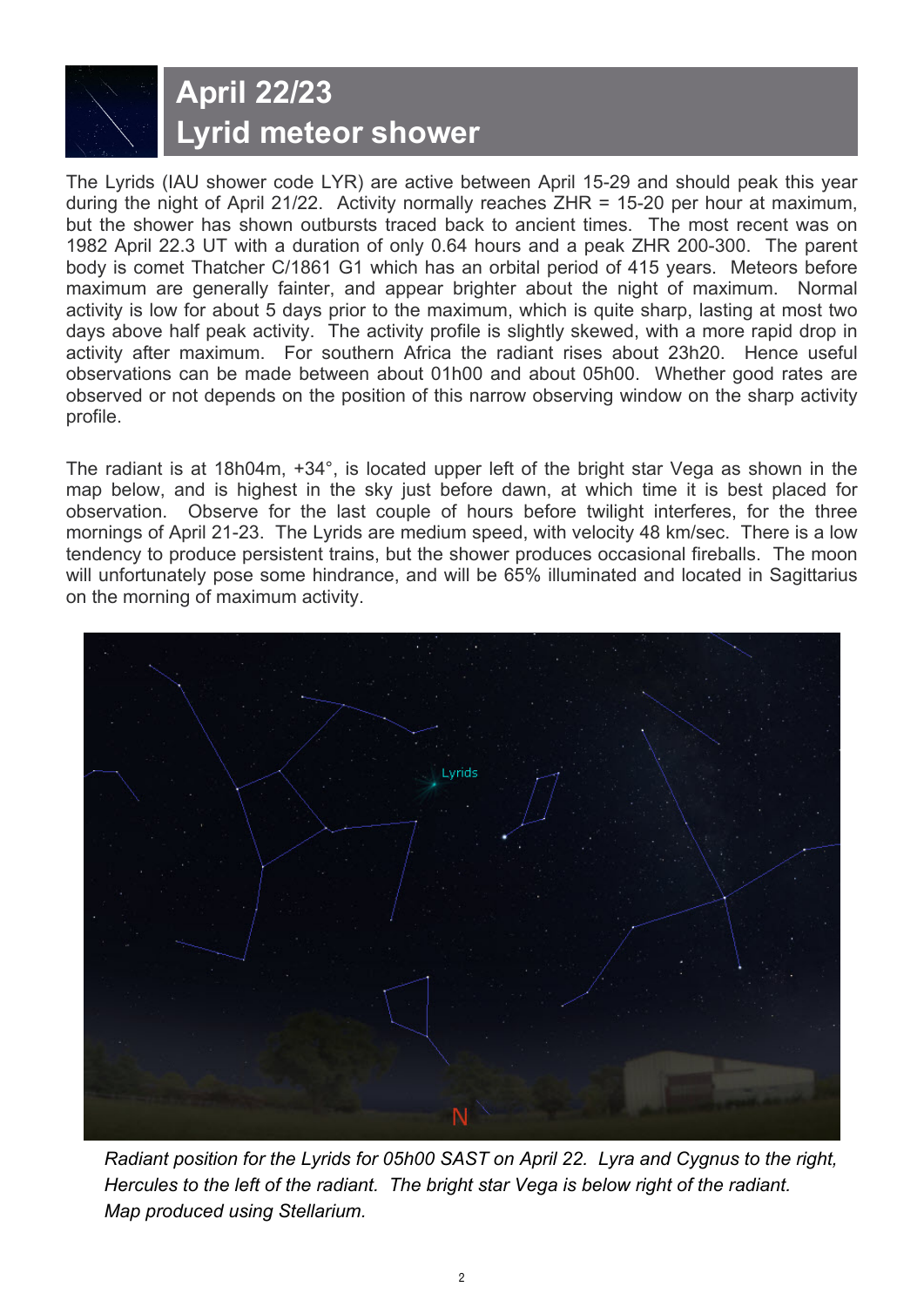### **April 23/24 pi Puppid meteor shower**

This shower was unknown before 1972, when first evidence of activity was detected. The parent comet is 26P/Grigg-Skjellerup, the orbit of which was perturbed after a close encounter with Jupiter in 1964. A strong outburst was observed on the night of 1977 April 23/24, with many bright fireballs leaving trains up to several minutes duration. A second outburst occurred in 1982, again with many fireballs, all of which left persistent trains. The meteors were all slow, and yellow or orange coloured. No enhanced activity was observed in 1987, or indeed in any year since. The comet returned to perihelion again in November 2002 but observations in April 2003 showed barely detectable activity. By now the comet's orbit has moved to 5.3 years, and it is possible the earth will no longer intersect the debris stream, as was the case before 1964, and the pi Puppids will no longer be observable as a meteor shower.

Although no enhanced activity is predicted for this year, the shower should nevertheless be observed to see if any activity is detected at all. The radiant is at 07h20m, -45°, to the lower left of Sirius looking west. Any pi Puppids seen will be recogisable by their very slow speed, with velocity 18 km/sec. The radiant is highest just after dark and can be observed until about midnight. The waning gibbous moon will not interfere, only rising around midnight.



*Radiant position for the pi Puppids for 20h00 SAST on April 23, looking West. The bright star Sirius is upper right of the radiant, and Canopus directly below. Map produced using Stellarium.*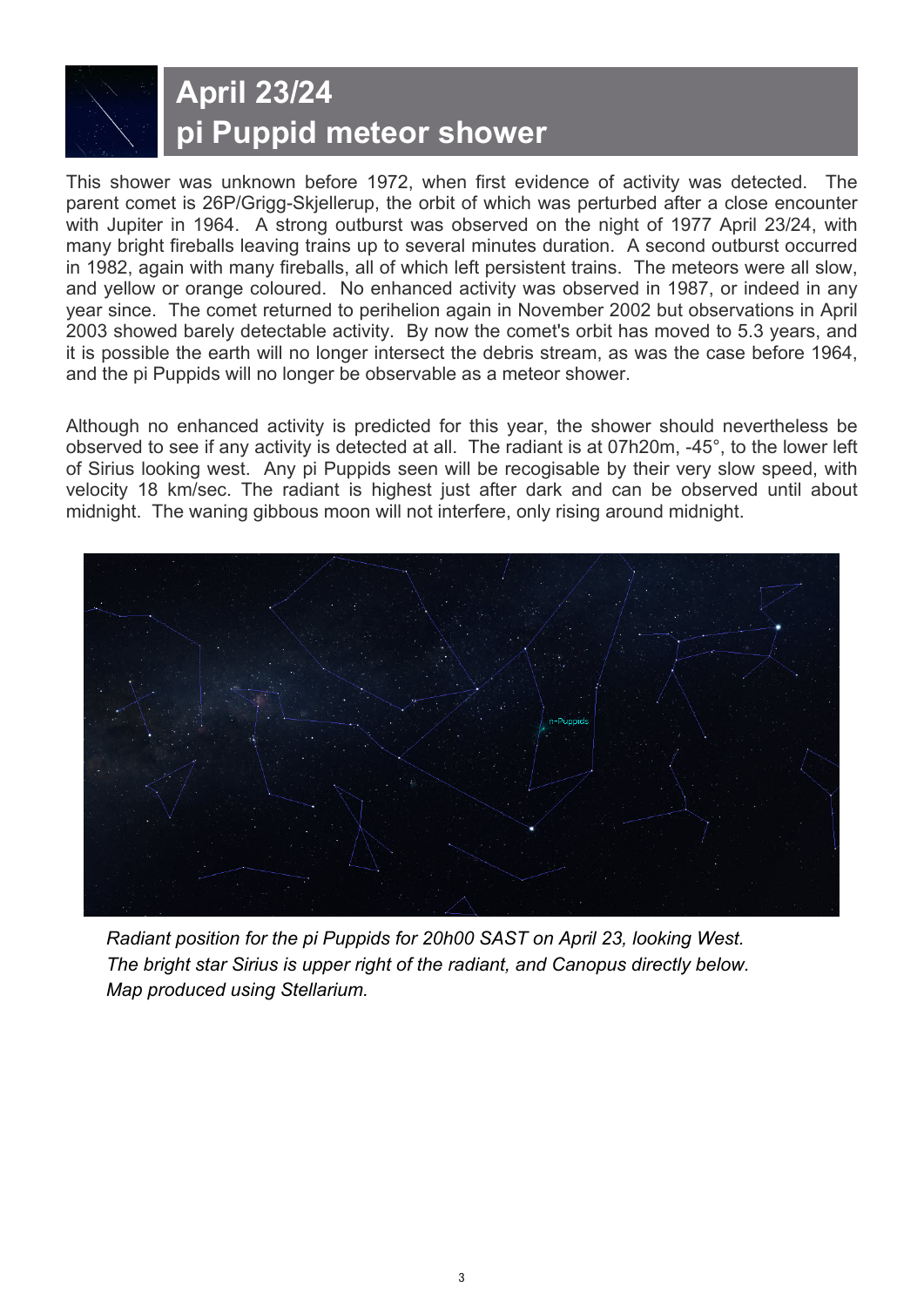#### **May 1-12, maximum May 5/6 Eta Aquariid meteor shower**

The eta Aquariids are one of two meteor showers associated with comet 1P/Halley, and occur when the earth crosses the debris stream on its outward passage from the sun. The other shower associated with the comet are the Orionids, which peak in October each year. The eta Aquariids are the most active of the southern meteor showers; in fact the radiant is virtually on the celestial equator. They produce good rates of fast meteors (entry speed 66 km/sec) during the first week or so in May, with maximum generally occurring around May 5 or 6. The Zenithal Hourly Rate (ZHR), which is the number of meteors you could expect to see with the radiant at the zenith and under skies where magnitude 6.5 stars are discernible, is generally around 50-60 meteors per hour. Where the radiant is lower, or under poorer skies, the observed rate will be lower. In some years, where Earth crosses a rich filament of particles, rates may be much higher, as was the case in 2013 when the ZHR exceeded 100 per hour.

The radiant is only really high enough in the last two hours before dawn, when it reaches an altitude of about 45° before twilight interferes. Observe on the mornings of May 4-8 to give yourself the best chance of witnessing activity at its peak. The radiant is close to the Water Jar asterism in Aquarius. Finding the radiant this year will be made easier due to the proximity of Saturn, Mars, Jupiter and Venus in the East, and to the right of the radiant. The moon will not interfere at all this year, so observing the eta Aquariids in 2022 is about as good as it gets. Let's hope for a good show!



*Radiant position for the eta Aquariids for 05h00 SAST on May 6, looking East. Note the position relative to Saturn, Mars, Jupiter and Venus. Map produced using Stellarium.*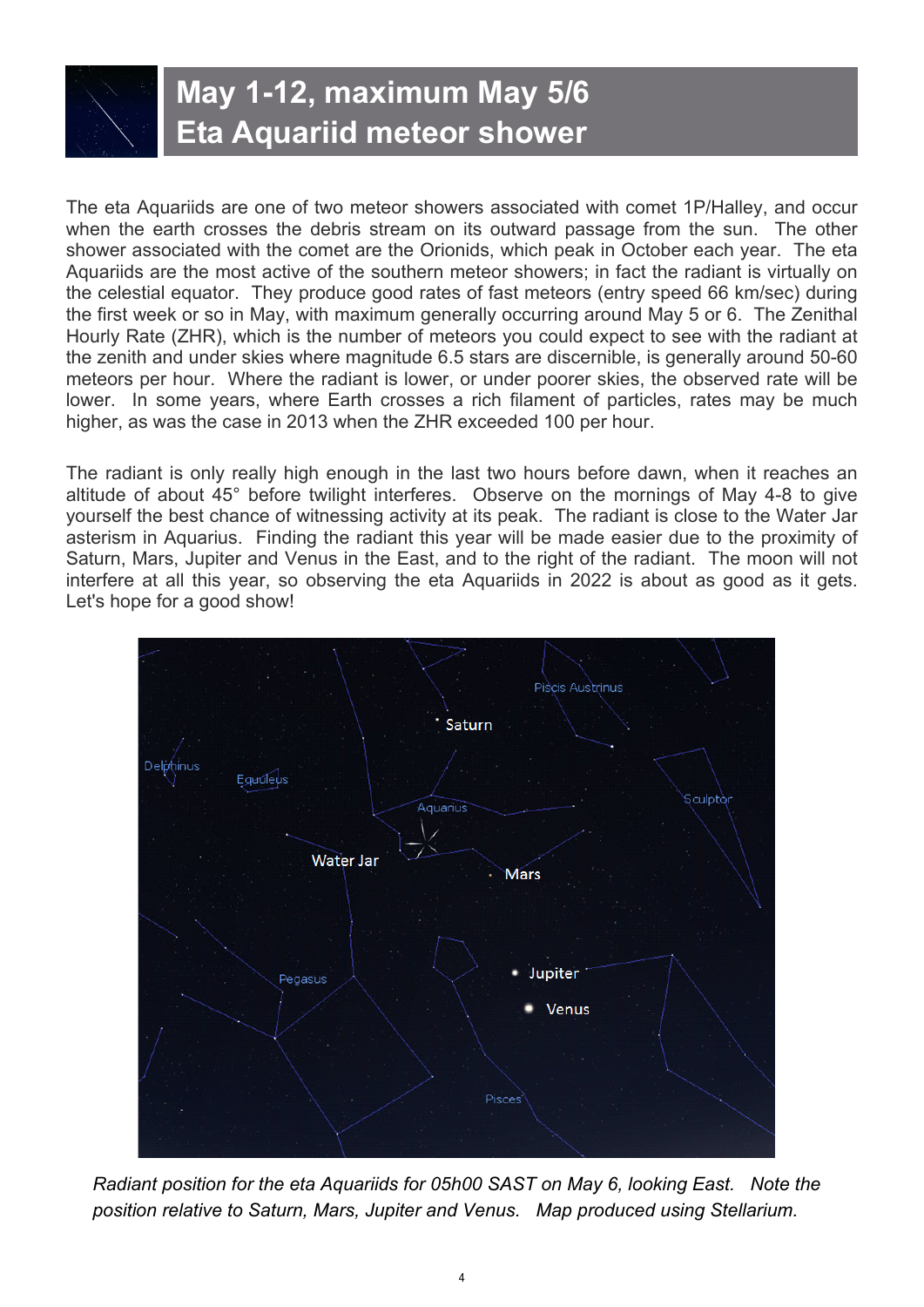**May 15**

#### **Meteor activity from asteroid 2006 GY2**

According to the IMO 2022 Meteor Shower Calendar, there is a possibility of meteors from asteroid 2006 GY2, radiating from 16h32m, +46°, which is in the constellation of Hercules. Any activity is predicted to peak at around 10h UT on May 15, which is during daylight for southern Africa. The radiant sets for South Africa at around 5:15 local time, but it may be worthwhile observing an hour of so before dawn on May 15 for a chance to catch any long-pathed meteors as they graze the upper atmosphere.



#### **May 31 Potential outburst of tau Herculid meteors**

This meteor shower is the remnants of comet 73P/Schwassmann-Wachmann, which is a comet noted for outbursts in its activity. The last such outburst was during 1995, when the nucleus was seen to split into several fragments. During 2022 the earth crosses the orbit of the debris which resulted from that outburst, which might lead to enhanced meteor activity this year from the tau Herculids. Again the predicted time of any outburst does not favour southern Africa, but it may be worthwhile observing to see if we can observe any early activity in the early morning of May 31. The radiant is at 13h56m, +28°, and sets around 4 am local time. Observe for an hour or so before the radiant sets.



*Radiant position for the tau Herculids for 03h00 SAST on May 31, looking North. Map produced using Stellarium.*